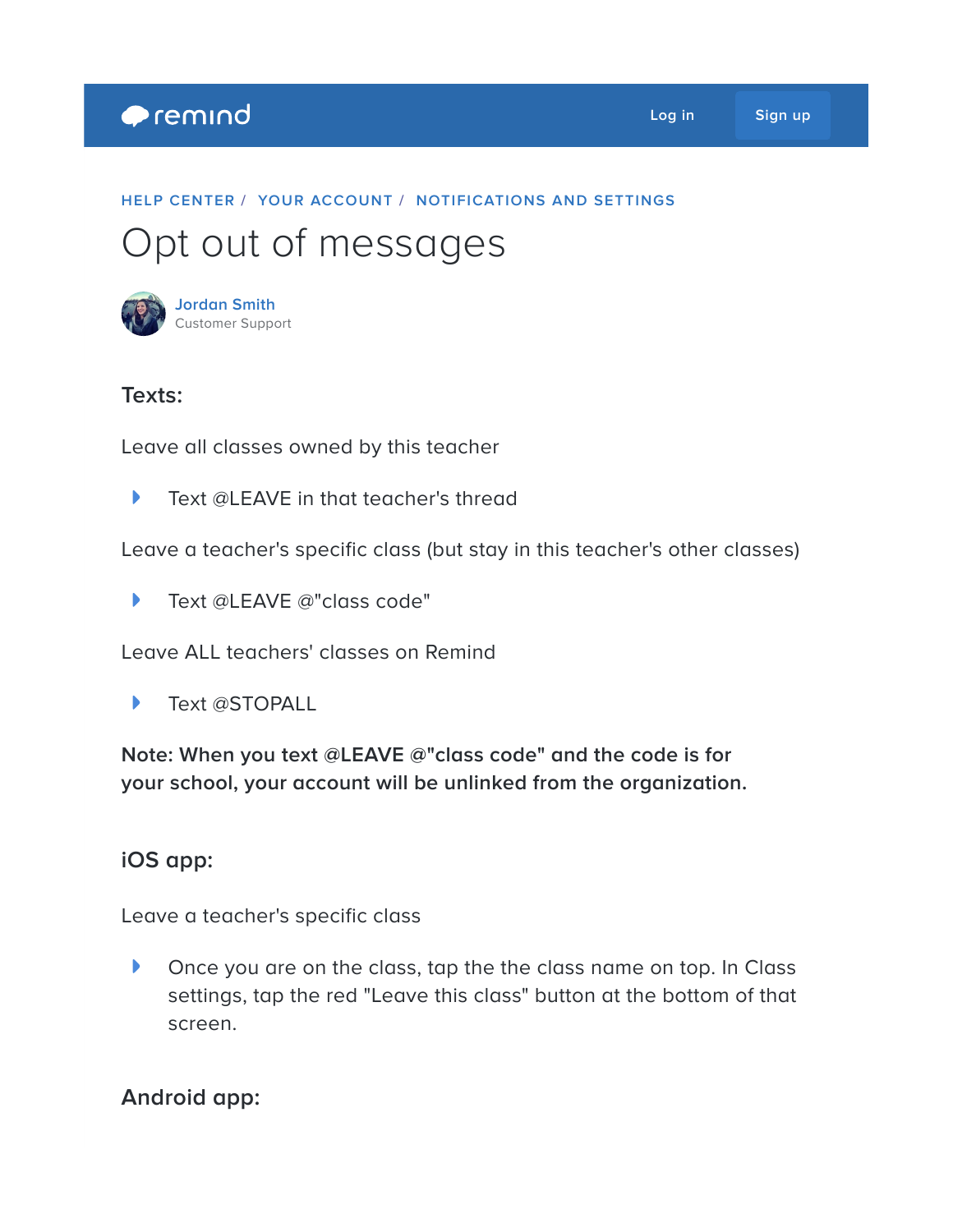Leave a teacher's specific class

 $\blacktriangleright$ Tap the 3 dots in upper right once you are in the class and then tap Class settings. Lastly, tap the red "Leave this class" button at the bottom of that screen.

### **Emails:**

Opt out of all Remind emails

 $\blacktriangleright$ Click the Unsubscribe button at the bottom of the email.

#### **Web:**

Leave a teacher's specific class

 $\blacktriangleright$ Click on the name of the class you want to leave. Click the gear icon in the upper right then "Leave this class" on Class settings.

**Note:** You will still see conversations with members of these classes, as messages cannot be deleted on Remind.

## **How do I opt out of receiving [schoolwide](https://help.remind.com/hc/en-us/articles/210769866) messages? Learn more here.**

**RELATED ARTICLES** Leave a [school](https://help.remind.com/hc/en-us/related/click?data=BAh7CjobZGVzdGluYXRpb25fYXJ0aWNsZV9pZGkEyheQDDoYcmVmZXJyZXJfYXJ0aWNsZV9pZGkEqIcSDDoLbG9jYWxlSSIKZW4tdXMGOgZFVDoIdXJsSSIwL2hjL2VuLXVzL2FydGljbGVzLzIxMDc2OTg2Ni1MZWF2ZS1hLXNjaG9vbAY7CFQ6CXJhbmtpBg%3D%3D--f6be148dd9238fc7f11ac6c6942624a3c2229cff) [Leave](https://help.remind.com/hc/en-us/related/click?data=BAh7CjobZGVzdGluYXRpb25fYXJ0aWNsZV9pZGkEnQv6CzoYcmVmZXJyZXJfYXJ0aWNsZV9pZGkEqIcSDDoLbG9jYWxlSSIKZW4tdXMGOgZFVDoIdXJsSSIvL2hjL2VuLXVzL2FydGljbGVzLzIwMDkzNjM0OS1MZWF2ZS1hLWNsYXNzBjsIVDoJcmFua2kH--8883bb45f7701f662eaa98ef658cdc6b02ab0b09) a class Archive and [unarchive](https://help.remind.com/hc/en-us/related/click?data=BAh7CjobZGVzdGluYXRpb25fYXJ0aWNsZV9pZGkE3iufDDoYcmVmZXJyZXJfYXJ0aWNsZV9pZGkEqIcSDDoLbG9jYWxlSSIKZW4tdXMGOgZFVDoIdXJsSSI%2FL2hjL2VuLXVzL2FydGljbGVzLzIxMTc1ODA0Ni1BcmNoaXZlLWFuZC11bmFyY2hpdmUtY2xhc3NlcwY7CFQ6CXJhbmtpCA%3D%3D--7d3851a673eafd8f86dc5369f1331d41b15815dd) classes What [Remind](https://help.remind.com/hc/en-us/related/click?data=BAh7CjobZGVzdGluYXRpb25fYXJ0aWNsZV9pZGkEuVsvDDoYcmVmZXJyZXJfYXJ0aWNsZV9pZGkEqIcSDDoLbG9jYWxlSSIKZW4tdXMGOgZFVDoIdXJsSSI9L2hjL2VuLXVzL2FydGljbGVzLzIwNDQzMDI2NS1XaGF0LVJlbWluZC10ZXh0cy1sb29rLWxpa2UGOwhUOglyYW5raQk%3D--00d1e5f6555cc91c2335e20a8e317abfe2fe9912) texts look like [Remove](https://help.remind.com/hc/en-us/related/click?data=BAh7CjobZGVzdGluYXRpb25fYXJ0aWNsZV9pZGkEKUccDDoYcmVmZXJyZXJfYXJ0aWNsZV9pZGkEqIcSDDoLbG9jYWxlSSIKZW4tdXMGOgZFVDoIdXJsSSI%2FL2hjL2VuLXVzL2FydGljbGVzLzIwMzE3OTgxNy1SZW1vdmUtcGVvcGxlLWZyb20teW91ci1jbGFzcwY7CFQ6CXJhbmtpCg%3D%3D--0900eccf59382c8b02f02434afe7ca4ca7041a7a) people from your class